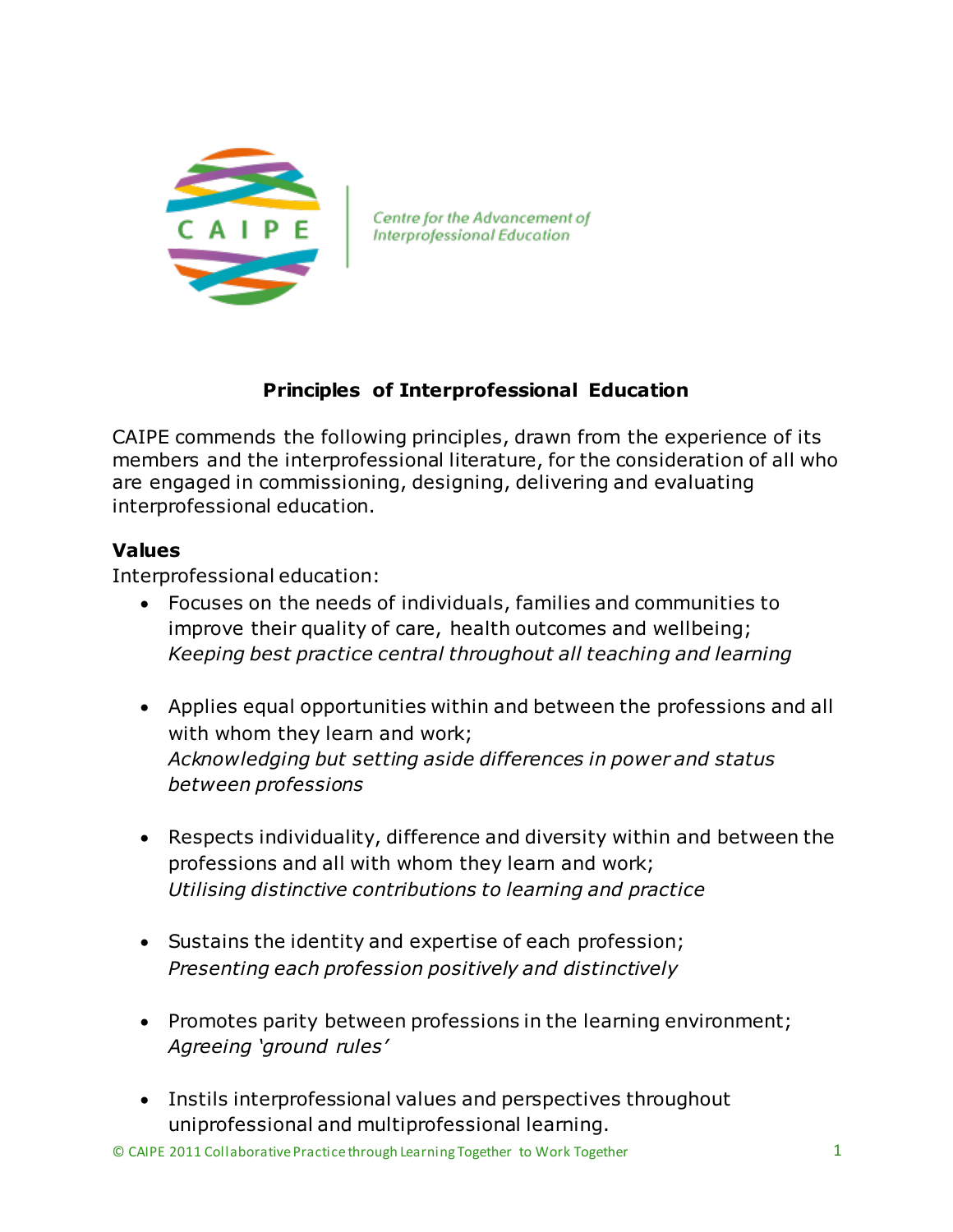*Permeating means and ends for the professional learning in which it is embedded* 

## **Process**

Interprofessional education:

- Comprises a continuum of learning for education, health, managerial, medical, social care and other professions; *Sequencing interprofessional learning progressively throughout preregistration and post-experience studies*
- Encourages student participation in planning, progressing and evaluating their learning; *Including them with teachers and others in working groups*
- Reviewing policy and practice critically from different perspectives; *Subjecting policy and practice to critical analysis against experience and evidence*
- Enables the professions to learn with, from and about each other to optimise exchange of experience and expertise;; *Facilitating interaction, exchange and co-reflection as they compare perceptions, values, roles, responsibilities, expertise and experience*
- Deals in difference as it searches for common ground; *Showcasing different yet mutually reinforcing roles and expertise in collaborative practice grounded in mutual understanding working towards shared objectives*
- Integrates learning in college and the work place; *Teachers and practice supervisors planning, delivering, assessing and evaluating classroom and practice-based learning together*
- Synthesises theory and practice; *Deriving theory from and applying it to practice*
- Grounds teaching and learning in evidence; *Citing findings from research including those in systematic reviews of process and outcomes from interprofessional learning*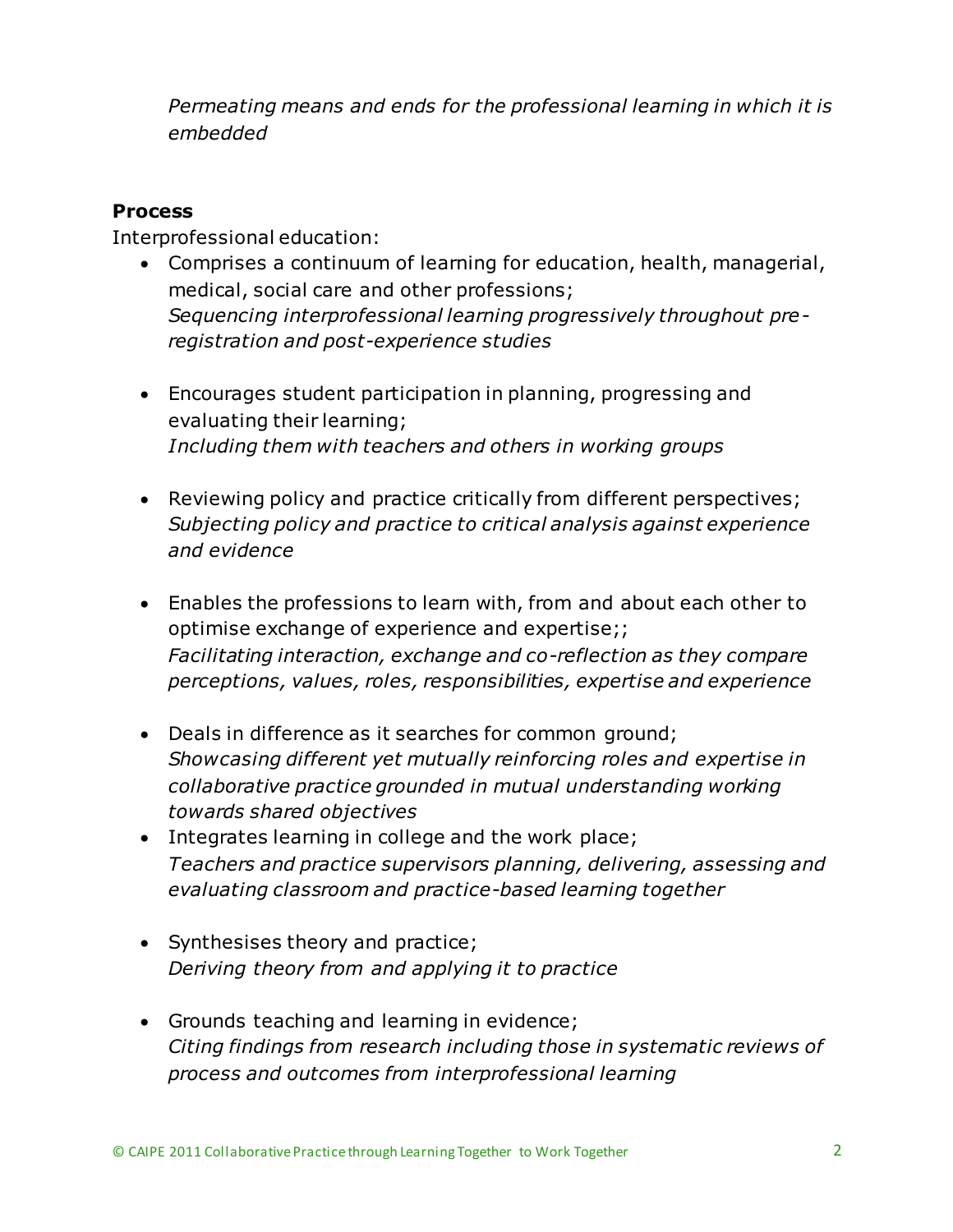- Includes discrete and dedicated interprofessional sequences and placements; *Building in dedicated interprofessional learning based on these principles*
- Applies consistent assessment criteria and processes for all the participant professions; *Including summative assessment by the same means to the same standards*
- Carries credit towards professional qualifications; *Negotiating ways in which satisfactory fulfilment of interprofessional assignments meets requirements for professional awards*
- Involves service users and carers in teaching and learning; *Including them in planning, delivery, assessing and evaluating teaching*

## **Outcomes**

Interprofessional education:

- Engenders interprofessional capability; *Devising outcome-led learning delivering collaborative capabilities*
- Enhances practice within each profession; *Enabling each profession to improve its practice to complement that of others*
- Informs joint action to improve services and instigate change; *Applying critical analysis to collaborative practice*
- Improves outcomes for individuals, families and communities; *Responding more fully to their needs*
- Disseminates its experience; **C***ontributing to the advancement and mutual understanding in interprofessional learning in response to enquiries, at conferences and via the professional and interprofessional literature*
- Subjects developments to systematic evaluation and research.